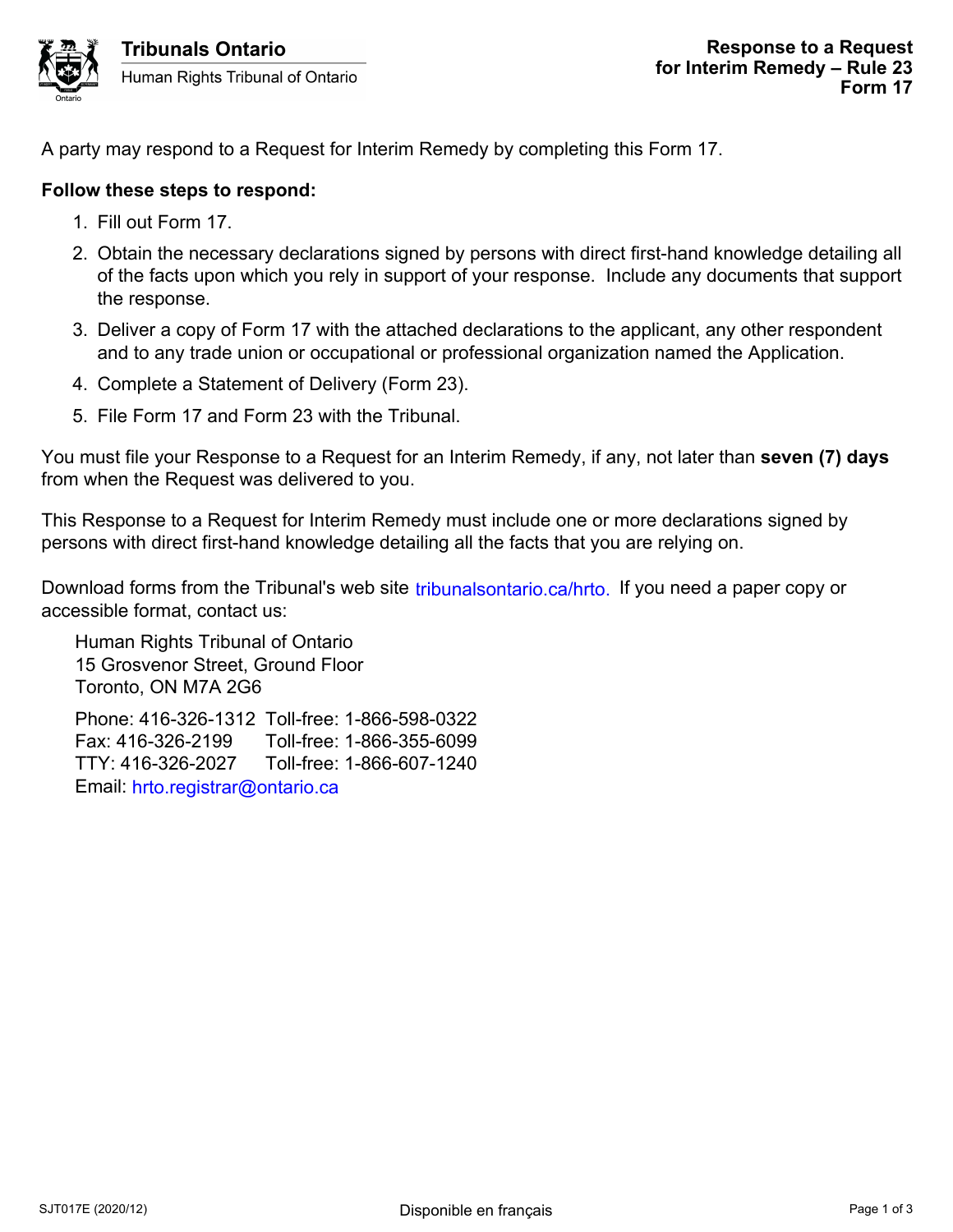

 $\overline{\phantom{a}}$ 

| <b>Application Information</b>                                                                                                                                                                                                                                                                                                                                                                                                     |                    |                                                             |                                                                                 |                    |                          |                              |           |  |
|------------------------------------------------------------------------------------------------------------------------------------------------------------------------------------------------------------------------------------------------------------------------------------------------------------------------------------------------------------------------------------------------------------------------------------|--------------------|-------------------------------------------------------------|---------------------------------------------------------------------------------|--------------------|--------------------------|------------------------------|-----------|--|
| <b>Tribunal File Number:</b>                                                                                                                                                                                                                                                                                                                                                                                                       |                    |                                                             |                                                                                 |                    |                          |                              |           |  |
| Name of Applicant:                                                                                                                                                                                                                                                                                                                                                                                                                 |                    |                                                             |                                                                                 |                    |                          |                              |           |  |
| Name of Each Respondent:                                                                                                                                                                                                                                                                                                                                                                                                           |                    |                                                             |                                                                                 |                    |                          |                              |           |  |
| 1. Your Contact Information (person or organization making this Response)                                                                                                                                                                                                                                                                                                                                                          |                    |                                                             |                                                                                 |                    |                          |                              |           |  |
| First (or Given) Name                                                                                                                                                                                                                                                                                                                                                                                                              |                    |                                                             | Last (or Family) Name                                                           |                    |                          | Organization (if applicable) |           |  |
| <b>Street Number</b>                                                                                                                                                                                                                                                                                                                                                                                                               | <b>Street Name</b> |                                                             |                                                                                 |                    |                          |                              | Apt/Suite |  |
| City/Town                                                                                                                                                                                                                                                                                                                                                                                                                          |                    |                                                             | Province                                                                        | <b>Postal Code</b> | Email                    |                              |           |  |
| Daytime Phone                                                                                                                                                                                                                                                                                                                                                                                                                      |                    | Cell Phone                                                  |                                                                                 | Fax                |                          | <b>TTY</b>                   |           |  |
| If you are filing this as the Representative (e.g. lawyer) of one of the parties please indicate:                                                                                                                                                                                                                                                                                                                                  |                    |                                                             |                                                                                 |                    |                          |                              |           |  |
|                                                                                                                                                                                                                                                                                                                                                                                                                                    |                    | Name of party you act for and are filing this on behalf of: |                                                                                 |                    | LSUC No. (if applicable) |                              |           |  |
| Mail<br>What is the best way to send information to you?<br>Email<br>Fax                                                                                                                                                                                                                                                                                                                                                           |                    |                                                             |                                                                                 |                    |                          |                              |           |  |
|                                                                                                                                                                                                                                                                                                                                                                                                                                    |                    |                                                             | (If you check email, you are consenting to the delivery of documents by email.) |                    |                          |                              |           |  |
| Check off whether you are (or are filing on behalf of) the:<br>Applicant<br>Respondent<br><b>Ontario Human Rights Commission</b><br>$\bigcirc$<br>$($ )<br>Other - describe:                                                                                                                                                                                                                                                       |                    |                                                             |                                                                                 |                    |                          |                              |           |  |
| 2. Do you consent to the Request?                                                                                                                                                                                                                                                                                                                                                                                                  |                    |                                                             |                                                                                 |                    |                          |                              |           |  |
| No<br>Yes                                                                                                                                                                                                                                                                                                                                                                                                                          |                    |                                                             |                                                                                 |                    |                          |                              |           |  |
| 3. What facts are you relying on in this Response?                                                                                                                                                                                                                                                                                                                                                                                 |                    |                                                             |                                                                                 |                    |                          |                              |           |  |
|                                                                                                                                                                                                                                                                                                                                                                                                                                    |                    |                                                             |                                                                                 |                    |                          |                              |           |  |
| Rule 23.5 a) requires that your response to the request for an interim remedy include one or more<br>declarations signed by persons with direct first-hand knowledge detailing all of the facts on which you are<br>relying. Have you attached the declaration(s)? For more information about declarations, please see the<br>Practice Direction on Requests to Expedite an Application and Requests for an Interim Remedy.<br>Yes |                    |                                                             |                                                                                 |                    |                          |                              |           |  |